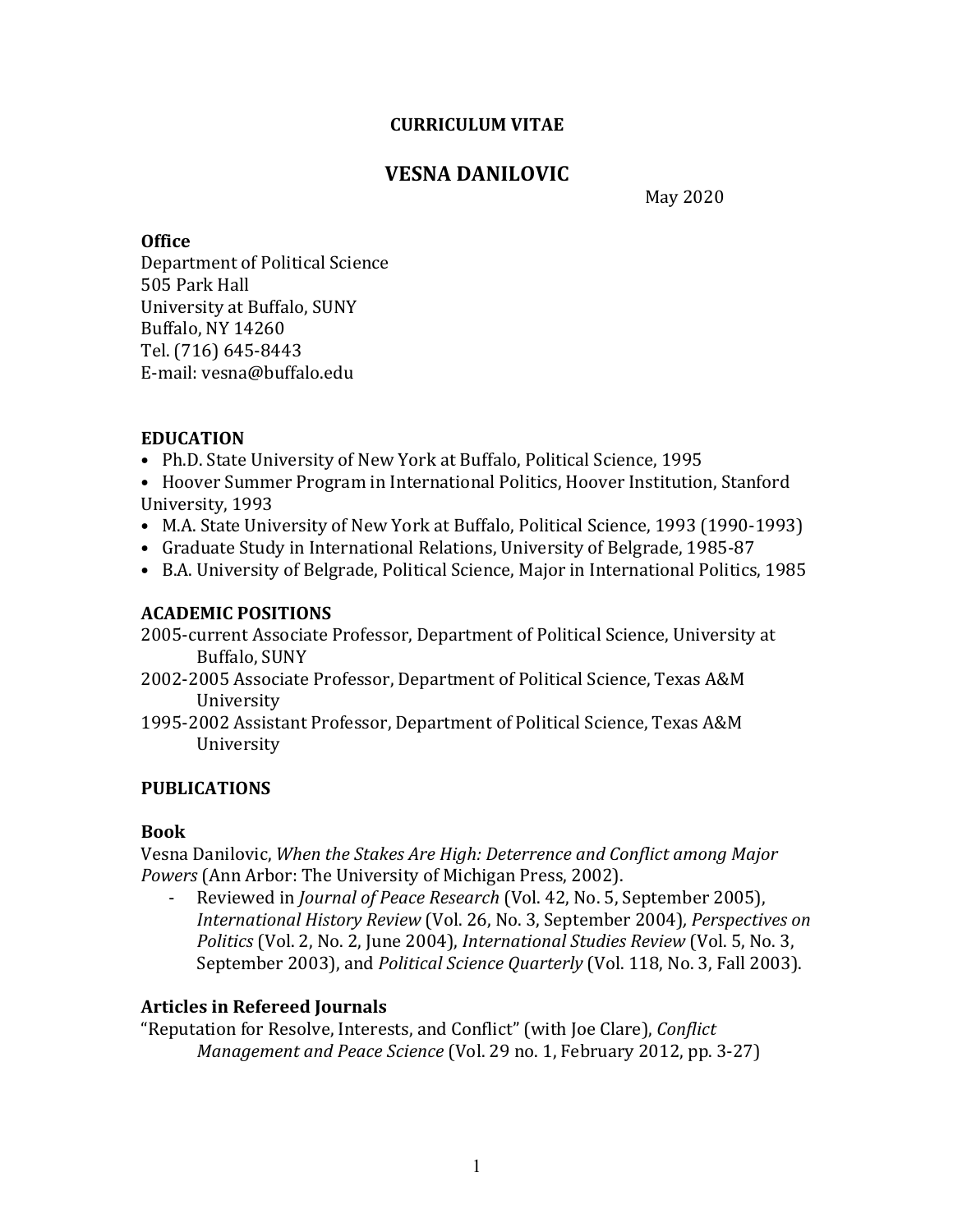- "Multiple Audiences and Reputation Building in International Conflicts" (with Joe Clare), *Journal of Conflict Resolution* (Vol. 54, No. 6, December 2010, pp. 860-882).
- "Kantian Liberal Peace (Revisited)" (with Joe Clare), *American Journal of Political Science* (Vol. 51, No. 2, April 2007, pp. 397-414).
- "Global Power Transitions and Regional Interests" (with Joe Clare), *International Interactions* (Vol. 33, No. 3, July 2007, pp. 289-304).
- "The Sources of Threat Credibility in Extended Deterrence," *Journal of Conflict Resolution* (Vol. 45, No. 3, June 2001, pp. 341-69).
- "Conceptual and Selection Bias Issues in Deterrence," *Journal of Conflict Resolution* (Vol. 45, No. 1, February 2001, pp. 97-125).
- "Political Centrism: A Game-Theoretic Interpretation of Gorbachev's Leadership Strategy" (with Susan Batty), *Journal of Theoretical Politics* (Vol. 9, No. 1, January 1997, pp. 89-106).

## **Book Chapters**

- "Reputation in Deterrence and Decision-Making" (co-authored with Joe Clare and Colin Tucker), a comprehensive survey (chapter) in Nukhet Sandal, ed., *Oxford Research Encyclopedia of International Studies* (peer-reviewed; New York: Oxford University Press 2020).
- "Deterrence and Crisis Bargaining" (with Joe Clare), a comprehensive survey (chapter) in Renée Marlin-Bennet, ed., *Oxford Research Encyclopedia of International Studies.* (peer-reviewed; expanded, revised, and updated for new edition, Oxford University Press, 2017; first version published in Robert E. Denemark, ed., *International Studies Compendium,* 2010. New York: Wiley-Blackwell).
- "Authoritarian Regimes," in Patrick James, ed., *Oxford Annotated Bibliographies in International Relations*. (peer-reviewed; New York: Oxford University Press 2016).
- "Crisis Behavior and the Prevention of War," in Patrick James, ed., Oxford Annotated *Bibliographies in International Relations.* (peer-reviewed; New York: Oxford University Press 2016).
- "The Rational-Cognitive Debate and Poliheuristic Theory," in Alex Mintz, ed., *Integrating Cognitive and Rational Theories of Foreign Policy Decision Making* (New York: Palgrave Macmillan 2003, pp. 127-37).
- "Modeling Power Transition: An Extended Version," in Jacek Kugler and Douglas Lemke, eds., *Parity and War: A Critical Evaluation of the War Ledger* (Ann Arbor: University of Michigan Press 1996, pp. 117-26).

### **Other Publications**

- Book review of *Military Threats: The Costs of Coercion and the Price of Peace* by Branislav L. Slantchev (New York: Cambridge University Press, 2011). *Perspectives on Politics* (Vol. 10, No. 2, June 2012).
- Book review of *Deterring International Terrorism and Rogue States: U.S. National Security Policy after 9/11* by James H. Lebovic (New York: Routledge, 2007). *Perspectives on Politics* (Vol. 5, No. 4, December 2007).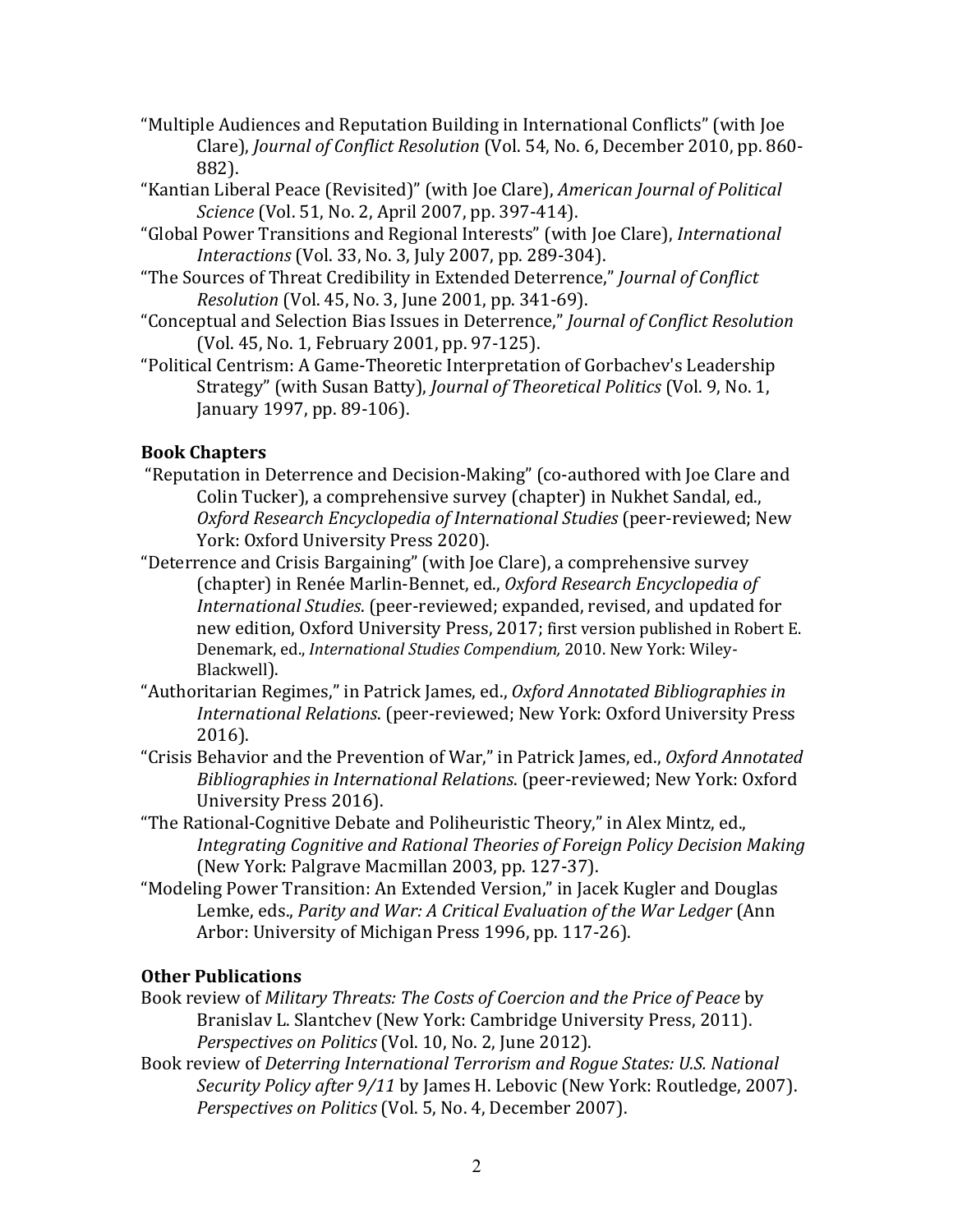- "National Interest" and "Deterrence," encyclopedia entries in the *Routledge Encyclopedia of International Relations and Global Politics,* ed. Martin Griffiths (London: Routledge, 2005).
- Book review of Pivotal Deterrence: Third-Party Statecraft and the Pursuit of Peace by Timothy W. Crawford (Ithaca: Cornell University Press, 2003). *Perspectives on Politics* (Vol. 2, No. 4, Dec 2004).

### **WORKS UNDER CONTRACT AND/OR REVISE & RESUBMIT STATUS**

- "Flexibility and Firmness in Crisis Bargaining" (co-authored with Joe Clare), revise & resubmit at the *Journal of Conflict Resolution* (peer-reviewed).
- "The Geopolitics of Major Power Interventions in Civil Wars" (co-authored with Joe Clare), revise & resubmit at the *Political Research Quarterly* (peer-reviewed).

### **GRANTS AND AWARDS**

• Scholarly and Creative Activities Research Award, Office of Vice President, Texas A&M University, 1998 (\$7,475)

- International Curriculum Development Grant, Office of International Programs, Texas A&M University, 1998 (\$900)
- Graduate Assistantship, Department of Political Science, SUNY at Buffalo, 1990-1994
- Excellence in Teaching Award, Political Science Undergraduate Student Association, SUNY at Buffalo, 1993
- Summer Program Scholarship, Hoover Institution, Stanford University, 1993
- Foreign Student Travel Grant, Council of the American Political Science Association, 1992

## **TEACHING AND ACADEMIC SUPERVISION EXPERIENCE**

## **Courses taught**

Fall 2005-current Associate Professor, University of Buffalo, SUNY:

- PSC 648 International Relations Research (graduate course)
- PSC 645 Conflict Processes (graduate course)
- PSC 644 International System Evolution (graduate course)
- PSC 544 International Theory (graduate course)
- PSC 335 American Foreign Policy
- PSC 333 International Relations Theory
- PSC 330 International Relations Problems
- PSC 199 UB Seminar: Issues in U.S. Foreign Policy
- PSC 102 Introduction to International Politics

Fall 1995-Spring 2005 Assistant Professor and Associate Professor, Texas A&M University: 

- POLS 633 Seminar in Foreign and Security Policy (graduate course)
- POLS 630 International Politics (graduate course)
- POLS 429 Issues in World Politics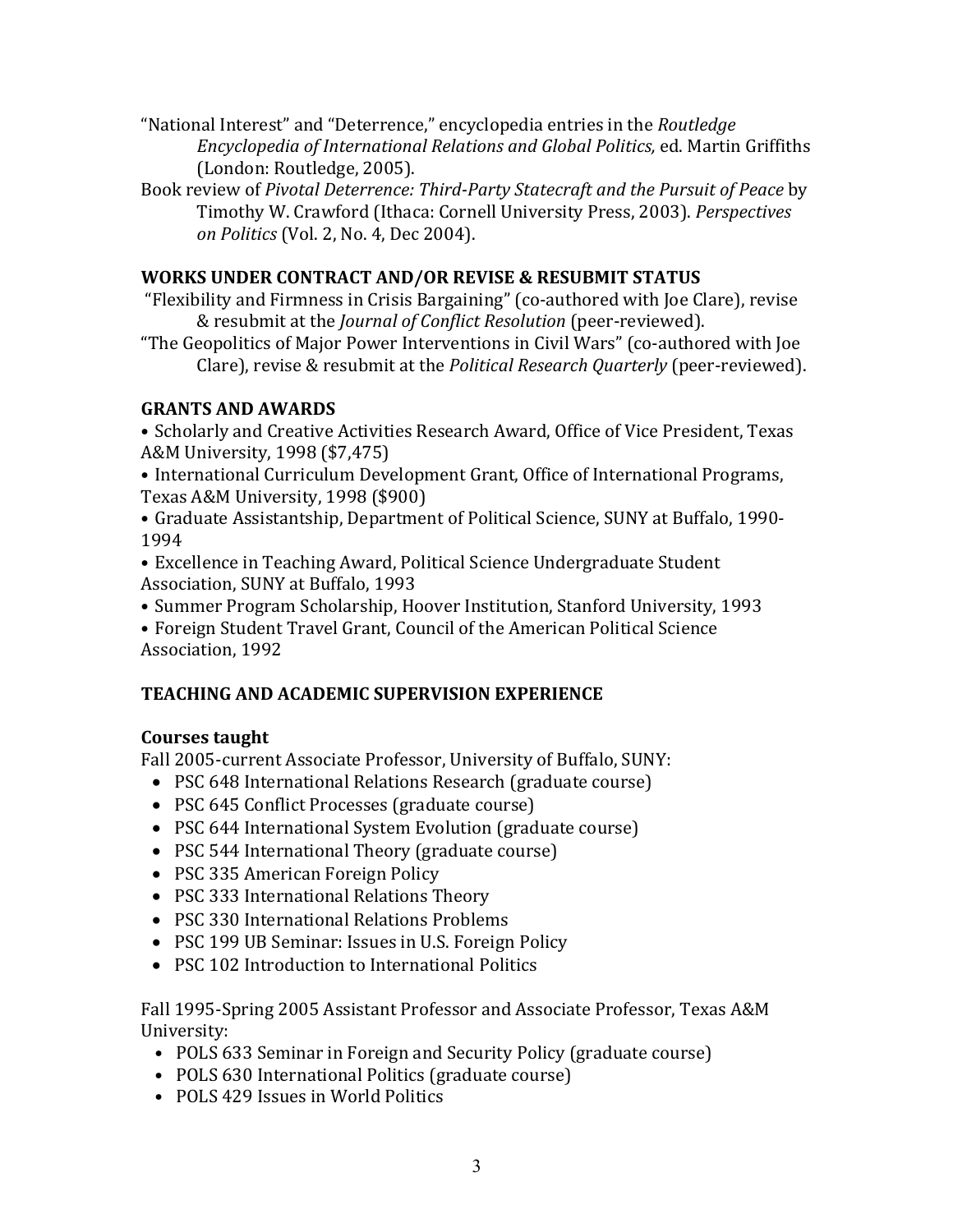- POLS 413 American Foreign Policy
- POLS 331 Introduction to World Politics
- POLS 330 Contemporary World Politics

Spring 1992-Summer 1995 Graduate Instructor/Lecturer, Department of Political Science, SUNY/Buffalo. Courses taught:

- PSC 418 International System
- PSC 351 Politics in Eastern Europe
- PSC 333 International Relations Theory
- PSC 331 Foreign Policy-Making
- PSC 330 International Relations Problems
- PSC 103 Introduction to Comparative Politics
- PSC 102 Introduction to International Politics

### **Thesis Advisor and/or Member**

### • Past and/or Current Ph.D./MA Thesis **Committee Chair**

Texas A&M University: Ph.D. Committee Chair for Joe Clare (Ph.D. 2006), Master's Committee Chair for Jason Ramirez (MA 2000)

University at Buffalo, SUNY: Ph.D. Committee Chair for Samaila Adelaiye (2017-2019), Ph.D. Committee Co-Chair for Choong-Nam Kang (2006-2008), Ph.D. Committee Chair for Brian Nottingham (2006-2008); Master's Committee Chair for Elizabeth Varga (2016-2017), Jenaro Aken (2015-2016), Janica Magat (2015-2016),

Dylan McLean (2008-2009), Thomas Placito (2007-2008)

• Past and/or Current Ph.D./MA Thesis **Committee Member** 

University at Buffalo, SUNY: Ph.D. Committee Member for Colin Tucker (2016current), Si Chen (2019-current), Abdulaziz Almuslem (2015-2018), Joseph Williams (2014-current), Muhammed Erenler (2015-2017), Eric Hanson (2012-2015); Master's Committee Member for Samaila Adelaiye (2015-2016), Jennifer Kahl (2009-2010), Ben Carlson (2009-2010), Paul Galdenzi (2008-2009), Jesse Wasson (2005-2007), Kunchok Youdon (MA 2006)

Texas A&M University: Ph.D. Committees for Belinda Bragg, Larry Blomstedt, James Mayhar, Edward Vogelpohl, Alejandro Baez, Maria Sarria (Department of Educational Administration); Master's Committee for Kelli Ann Greene (Department of History) and Stephannie Oriabure (Department of History), Texas A&M University

• Past and/or Current Honors Thesis Committee:

University at Buffalo, SUNY: Chair: James Lockamyeir (Fall 2019), Michael Schrammel (Fall 2019), Andrew Yildizlar (Summer 2019), Nathaniel Lambert (Spring 2019), Anna Kozlowski (2015-2016), Nicolas Kabat (2009-2010); Member: Elise Roberts (2013-2014)

## **SERVICE**

## **Profession**

• Member of the Editorial Board: *International Interactions* (2009-2018)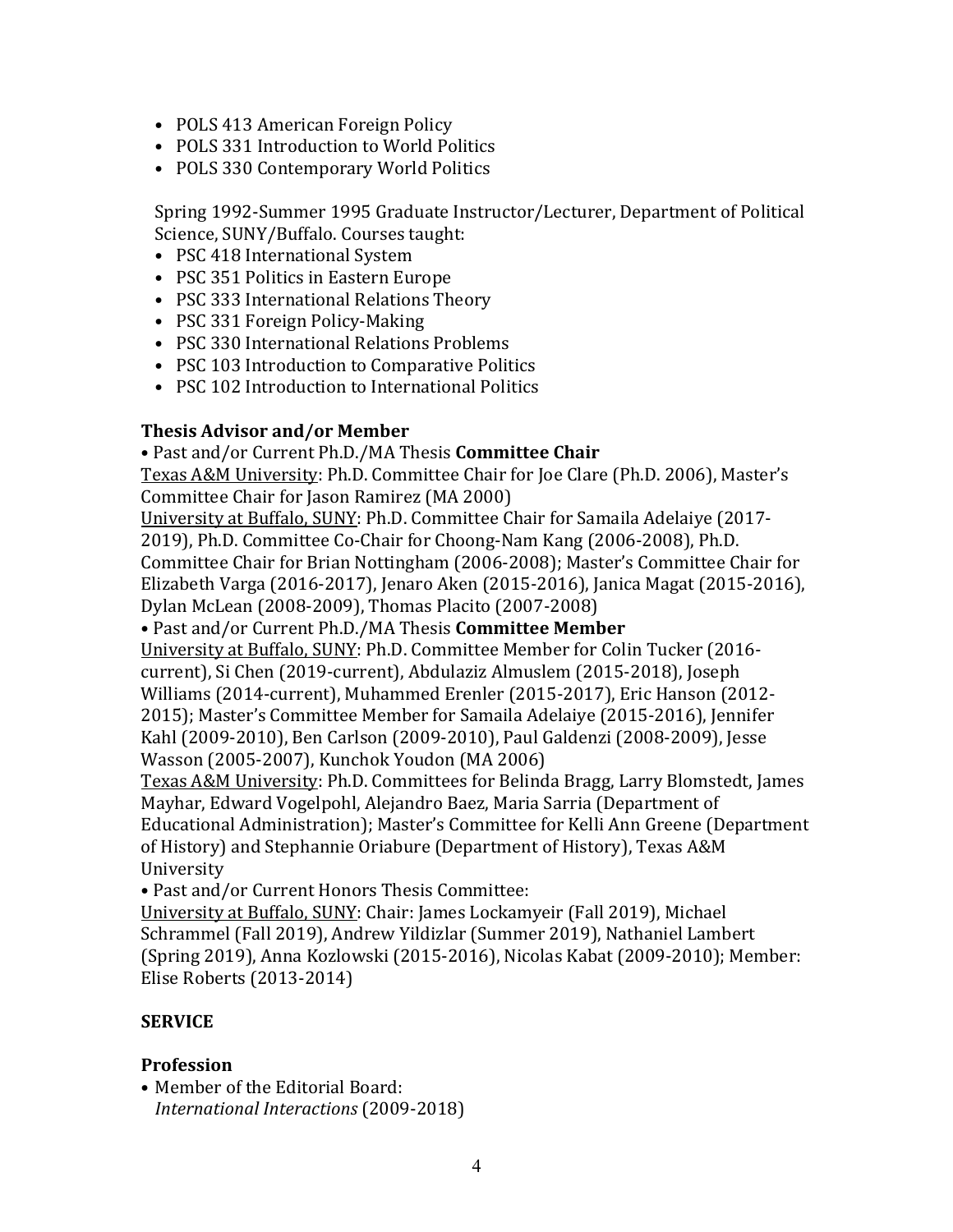*Journal of Politics* (2009-2014) 

• Member, The Pi Sigma Alpha Award Committee for Best Paper delivered at the Annual Convention of the Southern Political Science Association (2017)

• Chair, Best Paper in International Relations Committee, Annual Convention of the Midwest Political Science Association (2016)

• Member, The ISA Annual Best Book Award Committee, International Studies Association (2013)

• Councilor for the Scientific Study of International Processes Section, International Studies Association, 2007-2010.

• Program Chair, Scientific Study of International Processes Section, International Studies Association Annual Meeting, February 28-March 3, 2007, Chicago, Illinois.

• Member, Nominating Committee for the President and Vice-Presidents of the International Studies Association, 2001-2002

• Peer Reviewer for: *American Political Science Review, American Journal of Political* Science, Journal of Politics, International Studies Quarterly, Journal of Conflict *Resolution, British Journal of Political Science, International Security, Security Studies, International Interactions, Journal of Peace Research, Conflict Management and Peace Science, Inbternational Theory, Journal of Theoretical Politics, Foreign Policy Analysis, International Relations,* Oxford University Press, McGraw-Hill Press, Prentice Hall, St. Martin's Press, Chatham House.

### **Invited Presentations**

• "The Waning of *Pax Americana?"* invited presentation as a part of the 2018 Great Decisions Series, Foreign Policy Association (locally organized by the International Institute of Buffalo), February 2018.

### **University at Buffalo, 2005-current**

• Member, Faculty Senate, Fall 2016-2019, 2020-current

• Chair, International Relations Field Committee, Department of Political Science, 2007-2009, 2012-2014, 2015-2017

• Member, Graduate Admissions Committee, Department of Political Science, 2005-2006, 2007-2008, 2010-2011, 2014-2017

• Member, GenEd Implementation Committee, Department of Political Science, 2015-2017

• Member, Undergraduate Committee, Department of Political Science, 2011-2016, 2017-current

• Member, International Relations Search Committee, Department of Political Science, 2006-2007, 2007-2008

• Member, Comparative Politics Search Committee, Department of Political Science, 2014-15

• Member, Department Chair's Advisory Committee, Department of Political Science, 2011-2013

• Member, American Politics Search Committee, Department of Political Science, 2005-2006, 2006-2007, 2013-2014

• Member, Written and Oral Ph.D. Comprehensive Exam Committee, Department of Political Science, 2005-current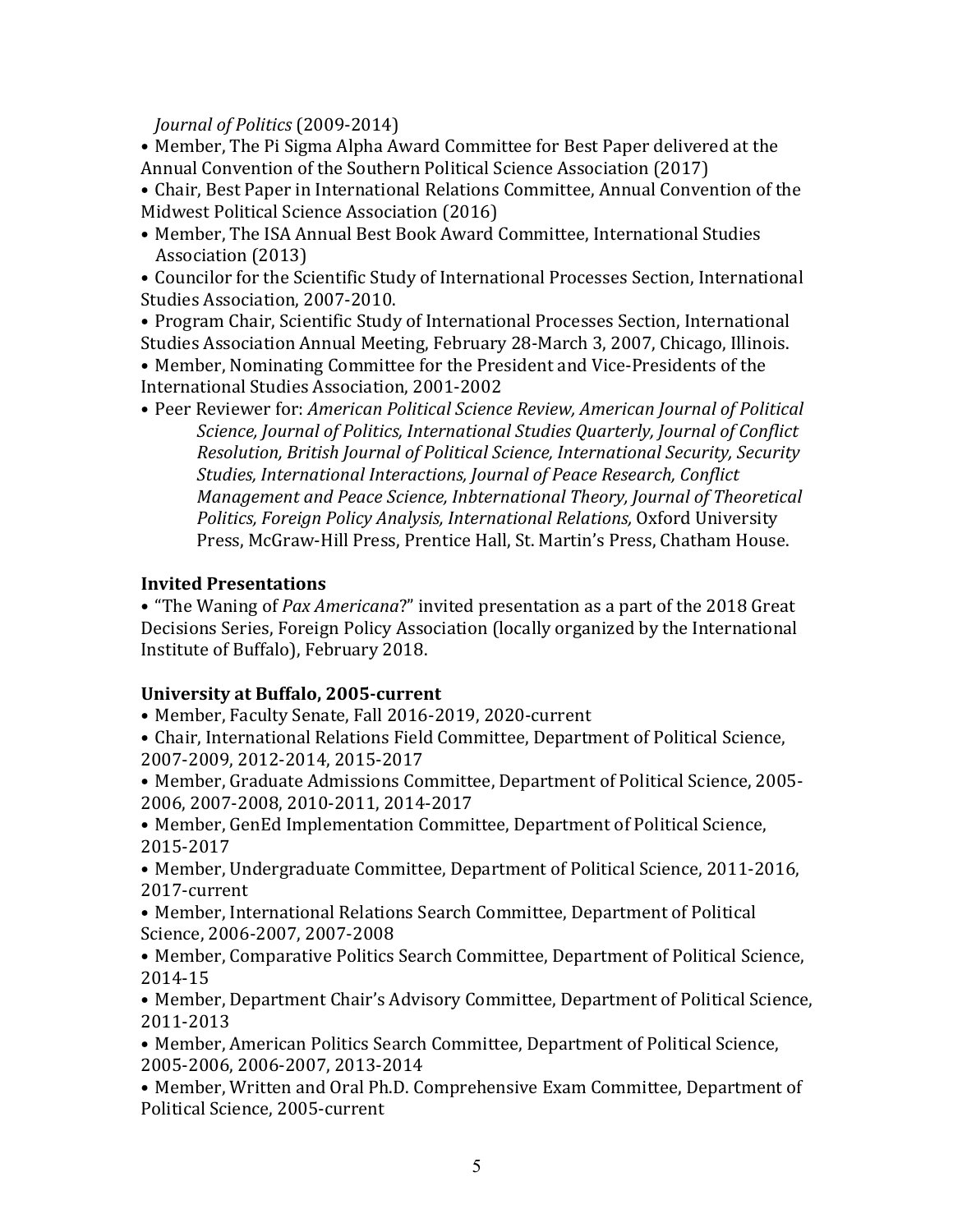• Director of Graduate Studies, Department of Political Science, August 2006-February 2007

• Member, Graduate Research Paper Award Committee, Department of Political Science, 2005-2006 

• Member, International and Cross-Border Issues planning subgroup, UB 2020 Civic Engagement and

Public Policy Initiative, 2005-2006

• Alternate for Claude Welch, Faculty Senate, 2005-2006

### Texas A&M University, 1995-2005

• Member, Graduate Committee, Department of Political Science, Texas A&M University, Fall 2003-2005

• Member, International Relations Search Committee, Department of Political Science, Texas A&M University, 2003-2004

• Member, Research and Service 3rd Year Review Committee for Matthew Hoddie, Texas A&M University, Spring 2004

• Member, Computer Resources Committee, Department of Political Science, Texas A&M University, Fall 2002-2004

• Organizer, The Fifth Regional Graduate Student Conference on the "Domestic-International Nexus and the Study of International Conflict," Foreign Policy Decision Making Program and Department of Political Science, Texas A&M University, March 29, 2003

• Faculty Advisor, Texas A&M (Theta Psi) Chapter of the Pi Sigma Alpha organization, 2001-2003 • Member, Mentors Program, Texas A&M University, 1995-2005 

• Member, Department Head's Advisory Committee, Department of Political Science, Texas A&M University, 2000-2002

• Editor, Discussion Papers Series sponsored by the Program in Foreign Policy Decision Making,

Department of Political Science, Texas A&M University, Fall 2000-Spring 2002

• Member, Undergraduate Committee, Department of Political Science, Texas A&M University, 1995-1997, 1999-2001

• Member, Mentors Program Executive Committee, Texas A&M University, 1998-1999

## **CONFERENCE PARTICIPATION**

### **Papers Presented**

"US Grand Strategy Revisited: Theory and Quantitative Evidence." (co-authored with Vesna Danilovic). Presented at the 60th Annual Meeting of the International Studies Association, March 27-30, 2019, Toronto, Ontario, Canada.

"Mixing Coercion with Accommodation in Strategic Bargaining: Taxonomy, Theoretical Premises, and Empirical Evidence" (with Joe Clare), paper presented at the American Political Science Association, August 29-September 2, 2018, Boston, MA.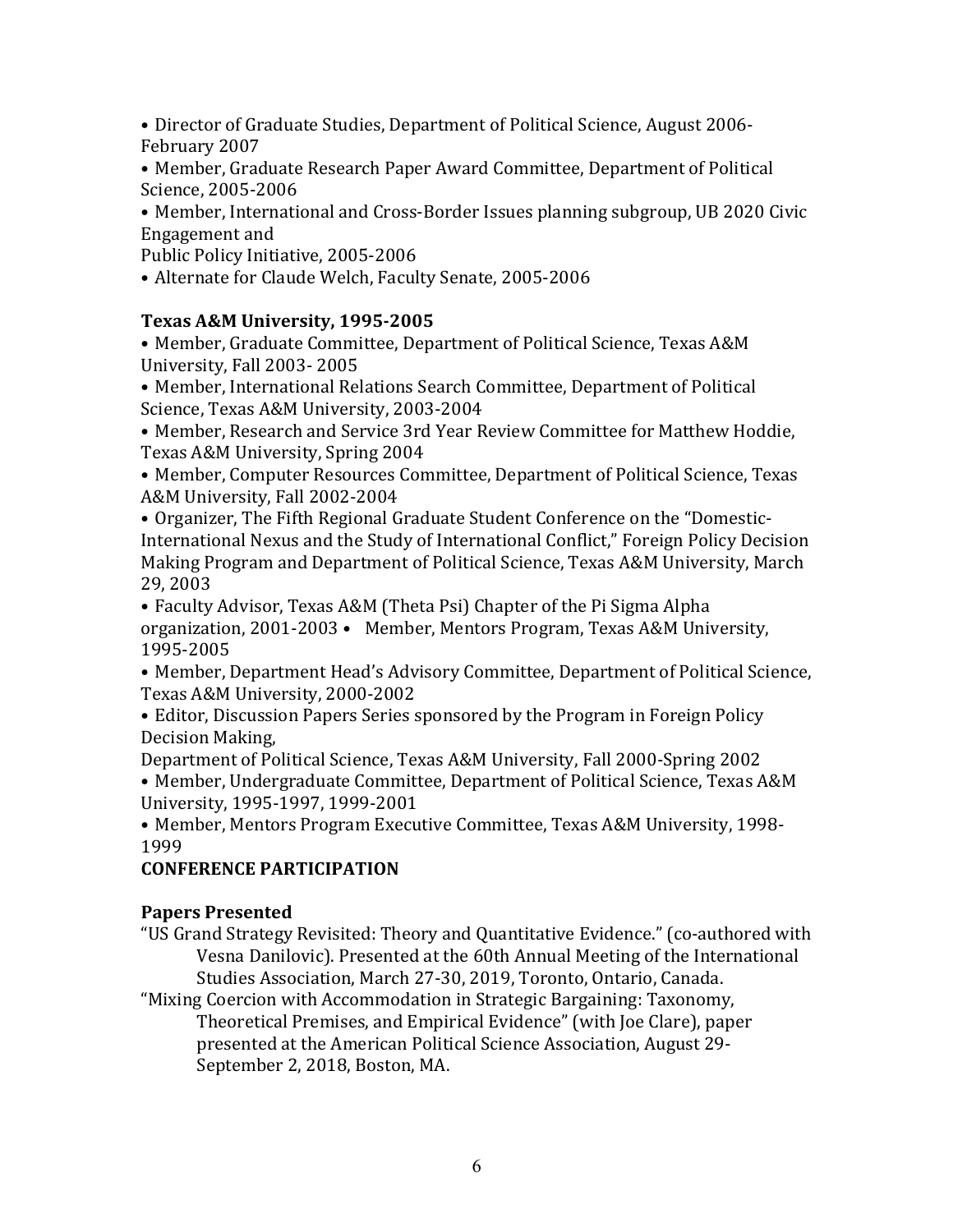- "Major Power Intervention in Civil Wars: High Stakes vs. Humanitarianism" (with Joe Clare), paper presented at the Annual Convention of the International Studies Association (ISA), April 4-6, 2018, San Francisco, CA.
- "Third-Party Interventions and Post-Conflict Development" (with Joe Clare and Hayden Hawkins), paper presented at the Annual Convention of the International Studies Association (ISA), April 4-67 2018, San Francisco, CA.
- "Authoritarian Regimes and International Conflict" (with Joe Clare), paper presented at the Annual Convention of the International Studies Association, March 26-29, 2014, Toronto, Canada.
- "Carrots-and-Sticks' versus Coercive Approaches to Bargaining" (with Joe Clare), presented at the annual meeting of the Peace Science Society (International), October 14-15, 2011, Los Angeles, CA. International Studies Association  $(ISA)$ , April 3-6, 2013, San Francisco, CA.
- "Signaling Issues in Crisis Bargaining," presented at the annual meeting of the International Studies Association, March 16-19, 2011, Montreal, Quebec, Canada.
- "The 'Moral Hazard' Problem and International Conflict" (with Joe Clare), presented at the annual meeting of the American Political Science Association, Toronto, Canada, September 3-6, 2009. International Studies Association (ISA), February 15-18, 2009, New York City, NY.
- "Signaling and Resolve in General Deterrence" (with Joe Clare), presented at the 49th Annual Convention of the International Studies Association, March 26-29, 2008, San Francisco, CA. Earlier version presented at the 41st North American Meeting of the Peace Science Society (International), November 2-4, 2007, Columbia, SC.
- "Reputational Effects of International Conflicts" (with Joe Clare), presented at the 48th Annual Convention of the International Studies Association, Chicago, IL, February 28-March 3, 2007. Earlier version presented at the Peace Science Society (International), November 10-12th, 2006, Columbus, OH.
- "Global Power Transitions and Regional Interests," presented at the 47th Annual Convention of the International Studies Association, March 22-25, 2006, San Diego, CA.
- "The Perils of Costly Bargaining," the 101st Annual Meeting of the American Political Science Association, September 1-4, 2005, Washington, DC.
- "Variable Domestic Constraints on Authoritarian Leaders in International Conflicts" (with Joe Clare), presented at the Peace Science Society (International), November 12-14, 2004, Houston, TX.
- "Authoritarian Regimes and International Conflict: An Institutionalist Account" (with Joe Clare), paper presented at the 45th Annual Convention of the International Studies Association, March 17-20, 2004, Montreal, Quebec, Canada.
- "Domestic Institutional Variations and the Use of Force" (with Joe Clare), paper presented at the 99th Annual Meeting of the American Political Science Association, August 28-31, 2003, Philadelphia, PA.
- "Differences Within and Between Democratic and Authoritarian Regime Types and the Use of Force in Foreign Policy" (with Joe Clare), paper presented at the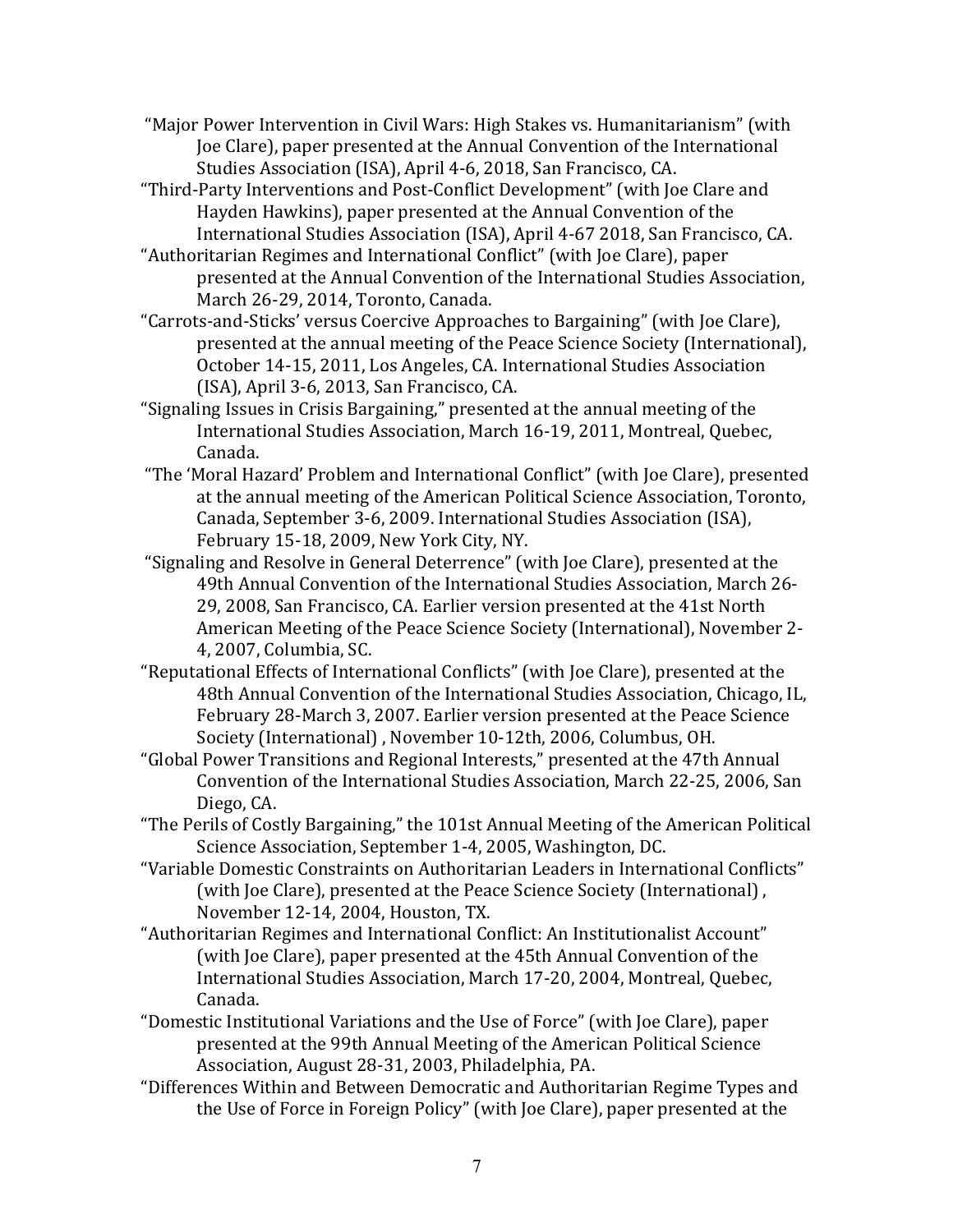61st Annual Meeting of the Midwest Political Science Association, April 3-6, 2003, Chicago, IL.

- "Miscalculated Stakes and Costly Signals," presented at the 43rd Annual Convention of the International Studies Association, New Orleans, LA, March 24-27, 2002.
- "Threat Credibility in International Conflicts," presented at the 97th Annual Meeting of the American Political Science Association, August 30-September 2, 2001, San Francisco, CA.
- "What Makes Deterrence Credible? Signaling Resolve vs. Inherent Stakes," presented at the 41st Annual Convention of the International Studies Association, Los Angeles, CA, March 14-18, 2000.
- "A Quantitative Approach to Deterrence," presented at the 41st Annual Convention of the International Studies Association, March 14-18, 2000, Los Angeles, CA.
- "Democracy and Deterrence: The Historical Record of Major Powers, 1895-1985," presented at the Peace Science Society (International), October 8-10, 1999, Ann Arbor, MI.
- "A Quantitative Analysis of Deterrence Encounters: Conceptual Reformulation and New Findings," presented at the Peace Science Society (International), October 16-18, 1998, Rutgers University, NJ.
- "The Failure of Extended Deterrence between Major Powers," presented at the 1996 Peace Science Society (International) Meeting, October 25-27, 1996, Houston, TX.
- "A Global-Regional Linkage in Major Power Rivalry and Escalation to War," presented at the 37th Annual Convention of the International Studies Association, April 16-20, 1996, San Diego, CA.
- "Political Centrism: A Game-Theoretic Interpretation of Gorbachev's Leadership Strategy" (with Susan Batty), presented at the 91st Annual Meeting of the American Political Science Association, August 31-September 3, 1995, Chicago, IL.
- "The Major Power Crisis Game and Escalation to War," presented at the 35th Annual Convention of the International Studies Association., March 29-April 2, 1994, Washington, D.C.
- "Hobbes and the Classical Realist Approach to International Relations," presented at the 48th Annual Meeting of the New York State Political Science Association, Albany, NY, April 22-23, 1994.
- "Neorealism, Neoinstitutionalism, or an Alternative? International Cooperation and the U.S.-E.E.C. Trade Relationship" [co-authored], presented at the 47th Annual Meeting of the New York State Political Science Association, New York City, NY, April 23-24, 1993.
- "Game Theory and Its Interdisciplinary Applications," lecture sponsored by the Graduate Group in Research Methods for the Social Sciences, SUNY/Buffalo, NY, November 9, 1992.
- "Peace or War Under Power Parity," presented at the 88th Annual Meeting of the American Political Science Association, Chicago, IL, September 3-6, 1992.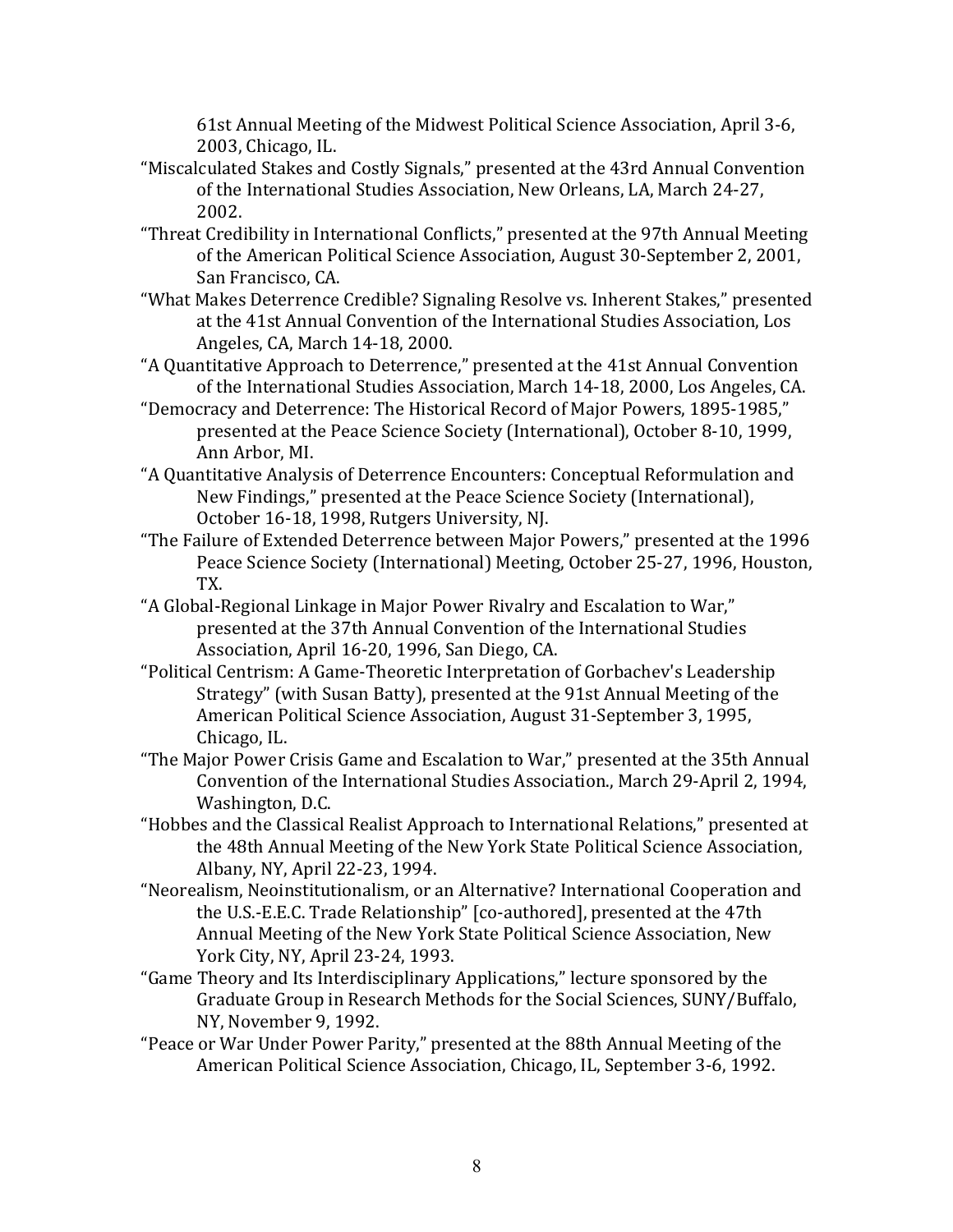"The Illegitimacy of Political Terror against an Individual" (in Serbo-Croatian), delivered at the Yugoslav Annual Conference of Graduate Students in Political Sciences, Ljubljana- Slovenia, March 11-13, 1987.

#### **Discussant and/or Chair**

- Chair, panel on "Autocratic Regimes and Conflict" at the annual meeting of the Peace Science Society (International), October 14-15, 2011, Los Angeles, CA.
- Chair and Discussant, panel on "Understanding International Conflict," at the annual meeting of the Southern Political Science Association (SPSA), January 10-13, 2008, New Orleans, LA.
- Chair, panel on "Methodological Advances in Conflict Research" at the 41st North American Meeting of the Peace Science Society (International), November 2-4, 2007, Columbia, SC.
- Chair, panel on "Deterrence in the Post-Cold War Nuclear World" at the 48th Annual Convention of the International Studies Association, Chicago, IL, February 28-March 3, 2007.
- Discussant, panel on "Strategy and Structure in World Politics" at the 45th Annual Convention of the International Studies Association, March 17-20, 2004, Montreal, Quebec, Canada.
- Chair and Discussant, panel on "Alliances and the Outbreak and Spread of War" at the 98th Annual Meeting of the American Political Science Association, Boston, MA, August 26-September 1, 2002.
- Roundtable Discussant, "Integrating Rational and Cognitive Approaches to Foreign Policy Decision Making: The Poliheuristic Theory of International Relations," at the 41st Annual Convention of the International Studies Association, Los Angeles, CA, March 14-18, 2000.
- Invited participant, "Methodologies in International Relations" Conference, cosponsored by the James Baker Institute and the TAMU Program in Foreign Policy Decision-Making, Rice University, Houston, TX, June 26-28, 1998.
- Discussant, panel on "International Alliances: Empirical Analysis" at the 55th Annual Meeting of the Midwest Political Science Association, Chicago, IL, April 10-12, 1997.
- Chair, panel on "Looking Forward: Some Perspectives on International Relations for the 21st Century" at the Annual Meeting of the Southwestern Political Science Association, New Orleans, LA, March 26- 29, 1997.
- Chair and Discussant, panel on "Data Management in Foreign Policy Analysis" at the 37th Annual Convention of the International Studies Association, San Diego, CA, April 16-20, 1996.
- Chair, panel on "New Directions in the Study of Conflict" at the 90th Annual Meeting of the American Political Science Association, New York, NY, September 1-4, 1994.
- Discussant, panel on "Issues in U.S. Foreign Policy" at the 48th Annual Meeting of the New York State Political Science Association, Albany, NY, April 22-23, 1994.